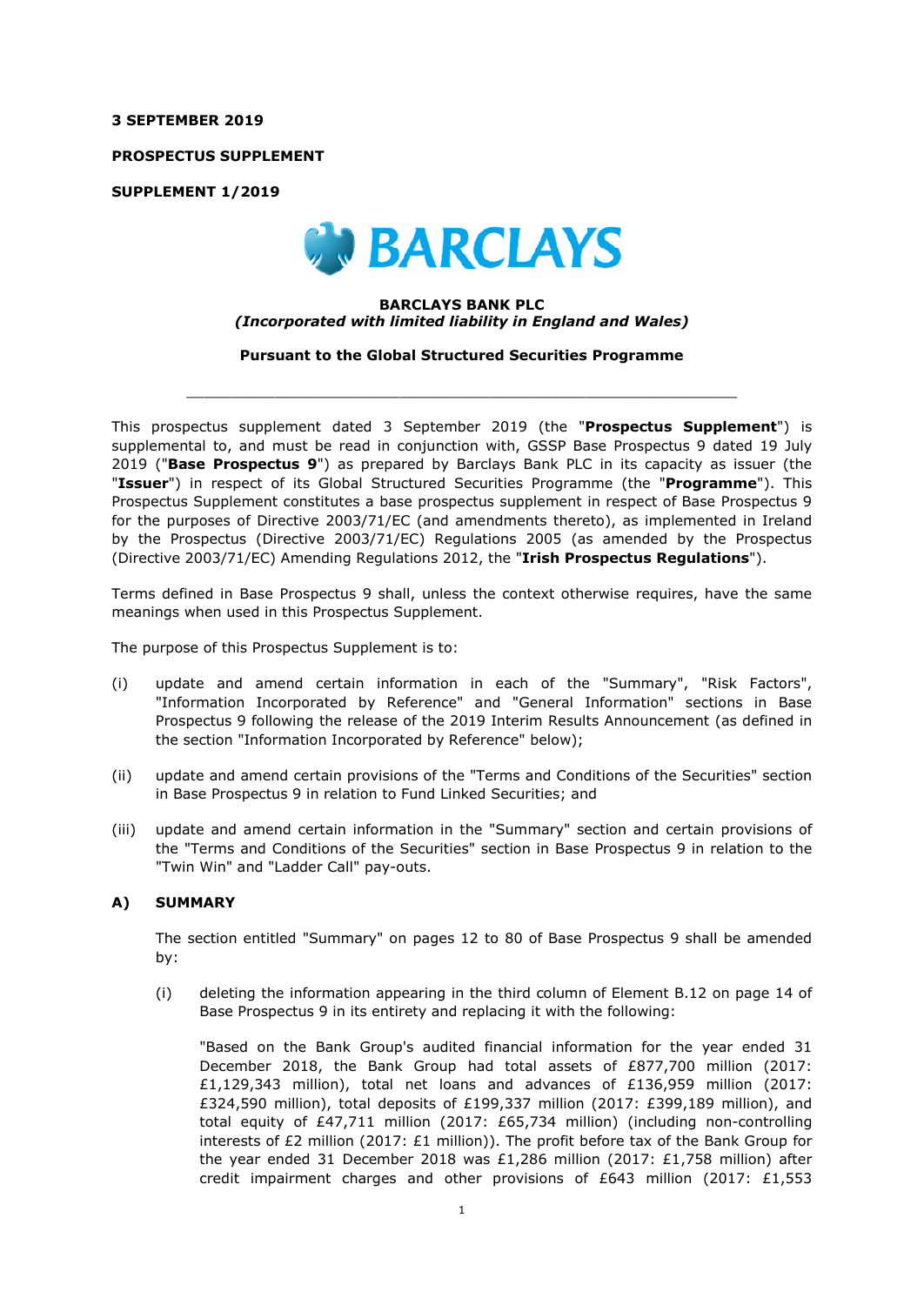million). The financial information in this paragraph is extracted from the audited consolidated financial statements of the Issuer for the year ended 31 December 2018.

Based on the Bank Group's unaudited financial information for the six months ended 30 June 2019, the Bank Group had total assets of £969,266 million, total net loans and advances of £144,664 million, total deposits of £215,125 million, and total equity of £52,610 million (including non-controlling interests of £0 million). The profit before tax of the Bank Group for the six months ended 30 June 2019 was £1,725 million (30 June 2018: £725 million) after credit impairment charges and other provisions of £510 million (30 June 2018: £156 million). The financial information in this paragraph is extracted from the unaudited condensed consolidated interim financial statements of the Issuer for the six months ended 30 June 2019.

Not Applicable: there has been no significant change in the financial or trading position of the Bank Group since 30 June 2019.

There has been no material adverse change in the prospects of the Issuer since 31 December 2018."

(ii) deleting the information appearing after the words "[*Insert if Final Settlement type is Twin Win*]" under the heading "D – Final Settlement" in the third column of Element C.15 on pages 58 and 59 of Base Prospectus 9 in its entirety and replacing it with the following:

"[The Final Cash Settlement Amount is calculated as follows:

- (i) if the Final Performance is greater than or equal to the Strike Price Percentage ("**SPP**") (being [ $\bullet$ ]), the Calculation Amount multiplied by the sum of (a) the Protection Level (the "**Protection Level**") (being [ $\bullet$ ]), and (b) [*Insert if Upside Cap is applicable*][the lesser of (1) the Upside Cap (being [ $\bullet$ ]) and (2)] the greater of (I) the Upside Floor ("**Upside Floor**" or "UF") (being [ $\bullet$ ]) and (II) (A) the Upside Participation ("Upside Participation" or "UP") (being [ $\bullet$ ]) multiplied by (B) the amount equal to the Final Performance minus the Strike Price Percentage ("SPP") (being [ $\bullet$ ]);
- (ii) if the Final Performance is less than SPP and Knock-out Trigger Event is specified to be applicable and a Short Downside Event has not occurred, then:
	- (A) if [*Insert where Knock-out Barrier Type is American*][a Knock-out Trigger Event has occurred] [*Insert where Knock-out Barrier Type is European*][the Final Performance is less than the Knock-out Barrier Percentage (being  $[•]$ )], the Protection Level multiplied by the Calculation Amount; or
	- (B) if [*Insert where Knock-out Barrier Type is American*][a Knock-out Trigger Event has not occurred] [*Insert where Knock-out Barrier Type is European*][the Final Performance is greater than or equal to the Knockout Barrier Percentage (being [ $\bullet$ ])], the Calculation Amount multiplied by the sum of (a) the Protection Level, and (b) [*Insert if Downside Cap is applicable*][the lesser of (1) the Downside Cap (being [ $\bullet$ ]) and (2)] the greater of (I) the Downside Floor ("**Downside Floor**" or "**DF**") (being []) and (II) (A) the Downside Participation ("**Downside Participation**" or "DP") (being [ $\bullet$ ]) multiplied by (B) the amount equal to the Strike Price Percentage ("SPP") (being [ $\bullet$ ]) minus the Final Performance;
- (iii) if the Final Performance is less than SPP and Knock-out Trigger Event is specified to be not applicable and a Short Downside Event has not occurred, the Calculation Amount multiplied by the sum of (a) the Protection Level, and (b)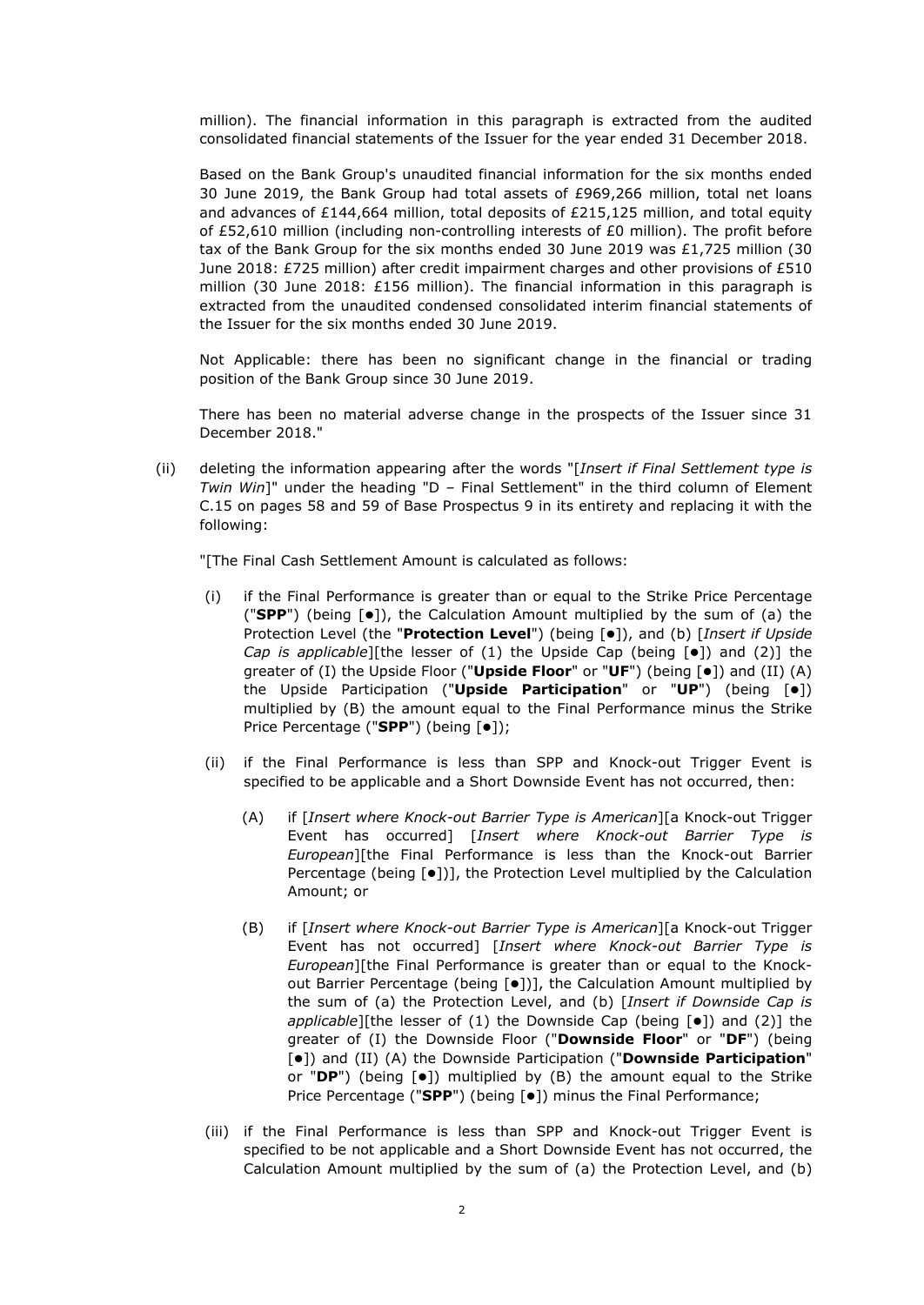[*Insert if Downside Cap is applicable*][the lesser of (1) the Downside Cap (being  $[\bullet]$  and (2)] the greater of (I) the Downside Floor and (II) (A) the Downside Participation multiplied by (B) the amount equal to SPP minus the Final Performance;

- (iv) if Short Downside is specified to be applicable and either:
	- (A) if (I) Knock-in Trigger Event is specified to be applicable and (II) if [*Insert where Knock-in Barrier Type is American*][a Knock-in Trigger Event has occurred] [*Insert where Knock-in Barrier Type is European*][the Final Performance is less than the Knock-in Barrier Percentage (being  $[0]$ ), and (III) if Final Performance is less than Downside Strike Price Percentage ("DSPP") (being [ $\bullet$ ]); or
	- (B) if Knock-in Trigger Event is specified to be not applicable and if Final Performance is less than Downside Strike Price Percentage;

(in such case, a "**Short Downside Event**" shall be deemed to have occurred), an amount equal to the Calculation Amount multiplied by the greater of (a) the Short Downside Floor ("**SDF**") (being [ $\bullet$ ]) and (b) (I) the Protection Level minus (II) (A) the Short Downside Participation (being  $[\bullet]$ ) multiplied by (B) the amount equal to the Downside Strike Price Percentage minus the Final Performance.]"

(iii) deleting the information appearing after the words "[*Insert if Final Settlement type is Ladder Call*]" under the heading "D – Final Settlement" in the third column of Element C.15 on pages 59 and 61 of Base Prospectus 9 in its entirety and replacing it with the following:

"[The Final Cash Settlement Amount is calculated as follows as the sum of:

- (i) (A) if a Ladder Trigger Event has occurred, the Calculation Amount multiplied by [*Insert if Cap(Settlement) is applicable*][the lesser of (1) the Cap(Settlement) (being  $\lceil \bullet \rceil$ ) and (2)] the greater of (I) the Final Performance minus the Strike Price Percentage ("SPP") (being [ $\bullet$ ]) and (II) the Ladder Payoff; or
	- (B) if a Ladder Trigger Event has not occurred, the Calculation Amount multiplied by [*Insert if Cap(Settlement) is applicable*][the lesser of (1) the Cap<sub>(Settlement)</sub> (being  $[\bullet]$ ) and (2)] the greater of (I) the Final Performance minus SPP and (II) zero;

### **PLUS**

[*Insert if Knock-in Trigger Event is not applicable*]

- [(ii) if the Downside Final Performance is less than SPP and:
	- (A) if a Ladder Trigger Event has occurred and 'Ladder Trigger Event Downside Deactivation' is specified to be 'Applicable', the Protection Level multiplied by the Calculation Amount; or
	- (B) if either (I) a Ladder Trigger Event has occurred and 'Ladder Trigger Event Downside Deactivation' is specified to be 'Not Applicable', or (II) a Ladder Trigger Event has not occurred, the Calculation Amount multiplied by the greater of (1) the Downside Floor (being  $[•]$ ) and (2) the Protection Level minus the product of (I) the Downside Participation (being [ $\bullet$ ]) and (II) SPP minus the Downside Final Performance; or]

[*Insert if Knock-in Trigger Event is applicable*]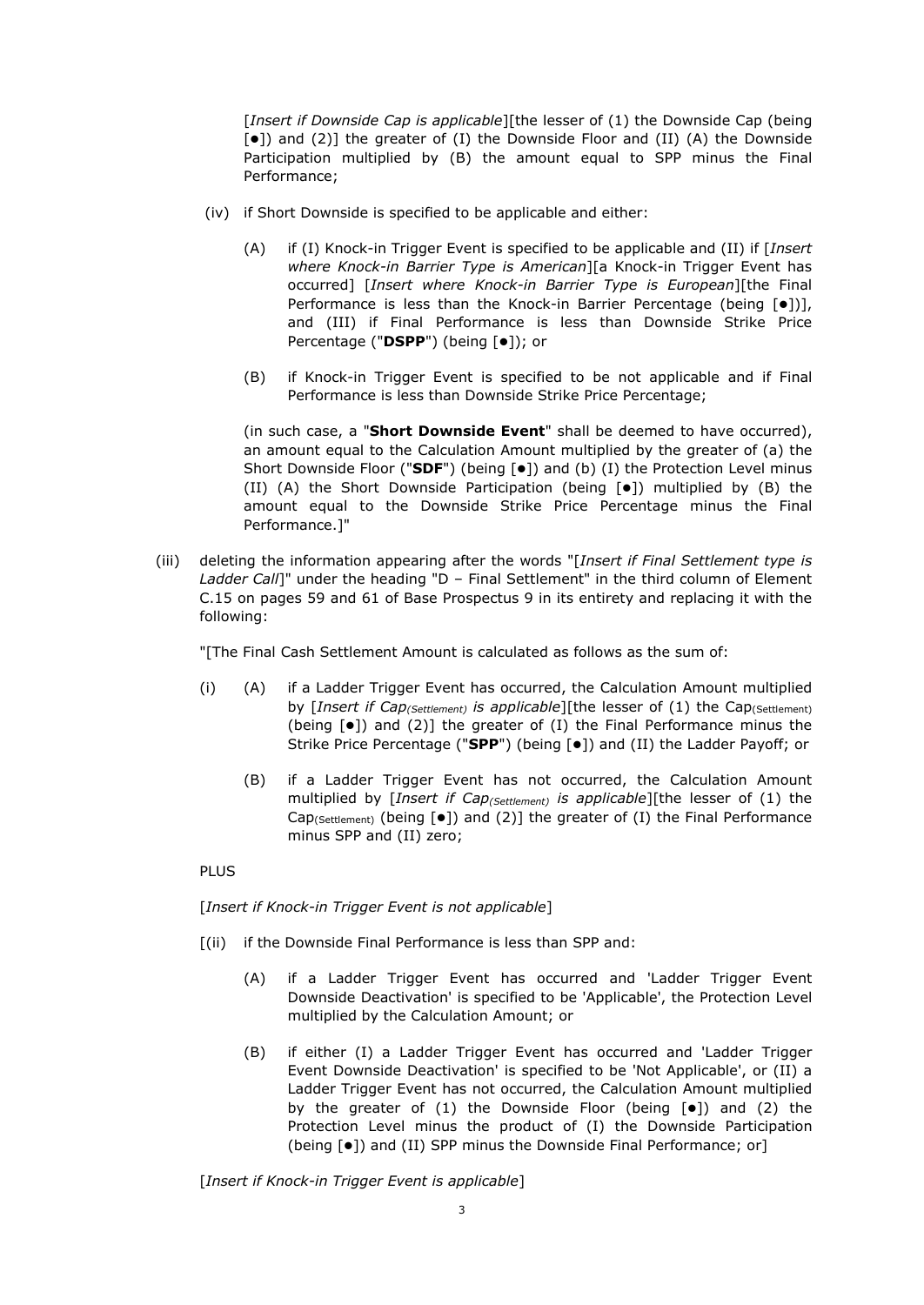- [(ii) if the Downside Final Performance is less than SPP and:
	- (A) if a Ladder Trigger Event has occurred and 'Ladder Trigger Event Downside Deactivation' is specified to be 'Applicable', the Protection Level multiplied by the Calculation Amount; or
	- (B) if either (I) a Ladder Trigger Event has occurred and 'Ladder Trigger Event Downside Deactivation' is specified to be 'Not Applicable', or (II) a Ladder Trigger Event has not occurred, and (in each case):
		- (a) if [*Insert where Knock-in Barrier Type is American*][a Knock-in Trigger Event has occurred] [*Insert where Knock-in Barrier Type is European*][the Downside Final Performance is less than the Knock-in Barrier Percentage (being [ $\bullet$ ])],

the Calculation Amount multiplied by the greater of (1) the Downside Floor (being [●]) and (2) the Protection Level minus the product of (I) Downside Participation (being [ $\bullet$ ]) and (II) SPP minus the Downside Final Performance.

(b) otherwise, the Protection Level multiplied by the Calculation Amount; or]

OR

(iii) otherwise, if the Downside Final Performance is greater than or equal to SPP, the Protection Level multiplied by the Calculation Amount.

Where:

"**Knock-in Trigger Event**" means the Knock-in Trigger Event (as defined below) in respect of the relevant Downside Underlying Performance Type(Settlement) and (as applicable) the relevant Downside Underlying Asset(s).

"Ladder Barrier Observation Date" means [ $\bullet$ ] [and [ $\bullet$ ]], subject to adjustment.

"Ladder Barrier Percentage(i)" means, where i=1, [ $\bullet$ ], where i=2, [ $\bullet$ ] [Insert for each value of i].

"**Ladder Payoff**" means the highest Recorded Ladder Performance calculated in respect of each Ladder Barrier Observation Date.

"Ladder Percentage(i)" means, where i=1, [ $\bullet$ ], where i=2, [ $\bullet$ ] [Insert for each value of i].

"**Ladder Performance**" means, in respect of a Ladder Barrier Observation Date and a Ladder Barrier Percentage(i), if the Performance is greater than or equal to the Ladder Barrier Percentage(i), Ladder Percentage(i); otherwise zero.

"**Ladder Trigger Event**" shall be deemed to have occurred if the Performance in respect of any Ladder Barrier Observation Date is at or above any Ladder Barrier Percentage(i).

"**Recorded Ladder Performance**" means, in respect of a Ladder Barrier Observation Date, the highest Ladder Performance.]"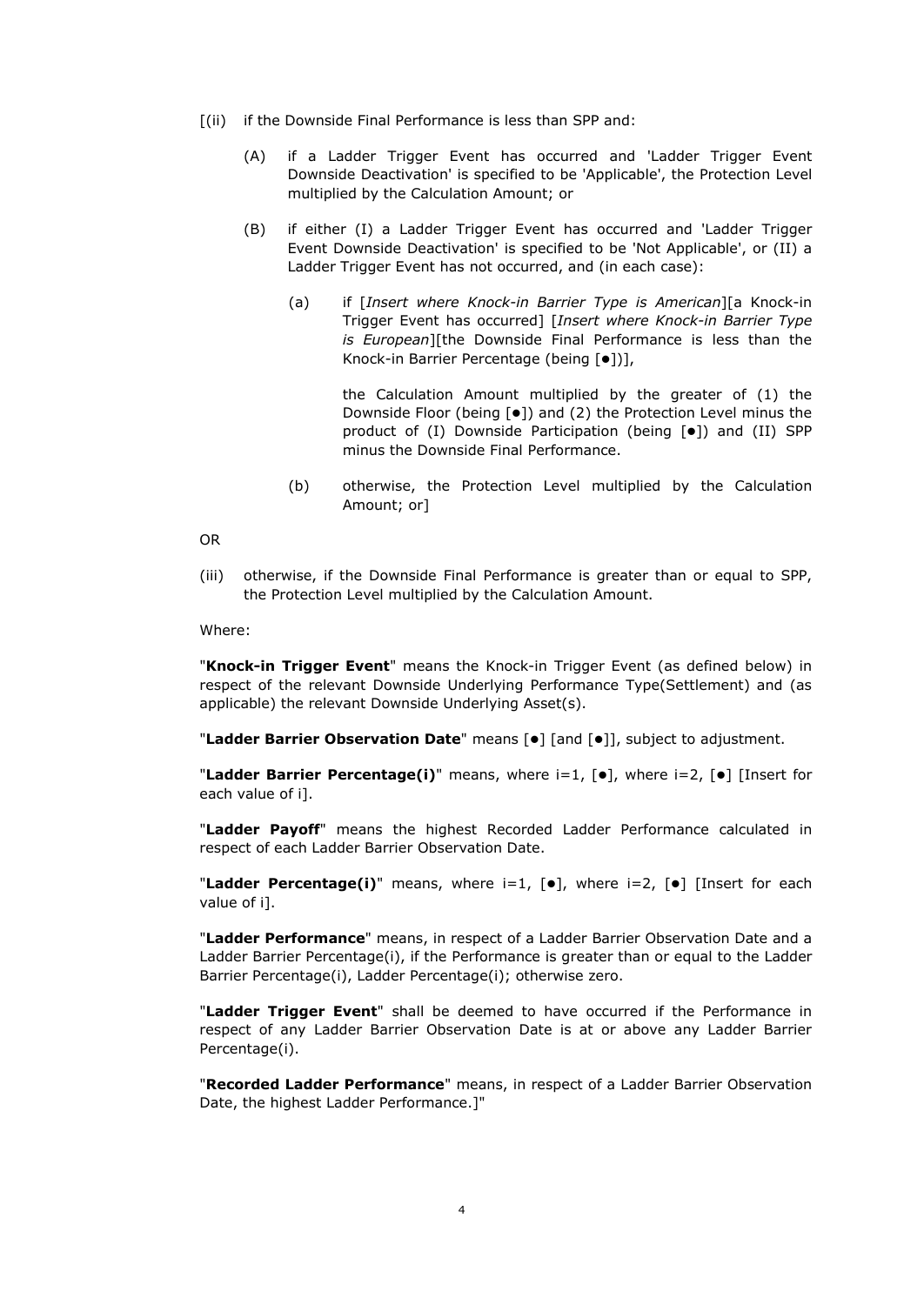### **B) RISK FACTORS**

The section entitled "Risk Factors" on pages 81 to 132 of Base Prospectus 9 shall be amended by deleting the information appearing in Risk Factor 3 (*Regulatory action in the event a bank or investment firm in the Group (such as the Issuer) is failing or likely to fail could materially adversely affect the value of the Securities*) on pages 83 to 86 of Base Prospectus 9 in its entirety and replacing it with the following:

## "**Regulatory action in the event a bank or investment firm in the Bank Group is failing or likely to fail could materially adversely affect the value of the Securities**

*The Issuer and the Bank Group are subject to substantial resolution powers* 

Under the Banking Act 2009, as amended (the "**Banking Act**") (which implemented in the UK the majority of the requirements of Directive 2014/59/EU of the European Parliament and of the Council establishing a framework for the recovery and resolution of credit institutions and investment firms of 15 May 2014, as amended (the "**BRRD**")), substantial powers are granted to the Bank of England (or, in certain circumstances, HM Treasury), in consultation with the PRA, the FCA and HM Treasury, as appropriate as part of a special resolution regime (the "**SRR**"). These powers enable the relevant UK resolution authority to implement various resolution measures and stabilisation options (including, but not limited to, the bail-in tool, described below) with respect to a UK bank or investment firm (currently including the Issuer) and certain of its affiliates (each a "**relevant entity**") in circumstances in which the relevant UK resolution authority is satisfied that the resolution conditions are met. Such conditions include that a relevant entity is failing or is likely to fail to satisfy the FSMA threshold conditions for authorisation to carry on certain regulated activities (within the meaning of section 55B of the FSMA) or, in the case of a UK banking group company that is an EEA or third country institution or investment firm, that the relevant EEA or third country relevant authority is satisfied that the resolution conditions are met in respect of such entity.

The SRR consists of five stabilisation options:

(a) private sector transfer of all or part of the business or shares of the relevant entity;

(b) transfer of all or part of the business of the relevant entity to a "bridge institution" established by the Bank of England;

(c) transfer to an asset management vehicle wholly or partly owned by HM Treasury or the Bank of England;

(d) the bail-in tool (as described below); and

(e) temporary public ownership (nationalisation).

The Banking Act also provides for additional insolvency and administration procedures for relevant entities and for certain ancillary powers, such as the power to modify contractual arrangements in certain circumstances (which could include a variation of the terms of the Securities), powers to impose temporary suspension of payments, powers to suspend enforcement or termination rights that might be invoked as a result of the exercise of the resolution powers and powers for the relevant UK resolution authority to disapply or modify laws in the UK (with possible retrospective effect) to enable the powers under the Banking Act to be used effectively.

You should assume that, in a resolution situation, financial public support will only be available to a relevant entity as a last resort after the relevant UK resolution authorities have assessed and used, to the maximum extent practicable, the resolution tools, including the bail-in tool (as described below).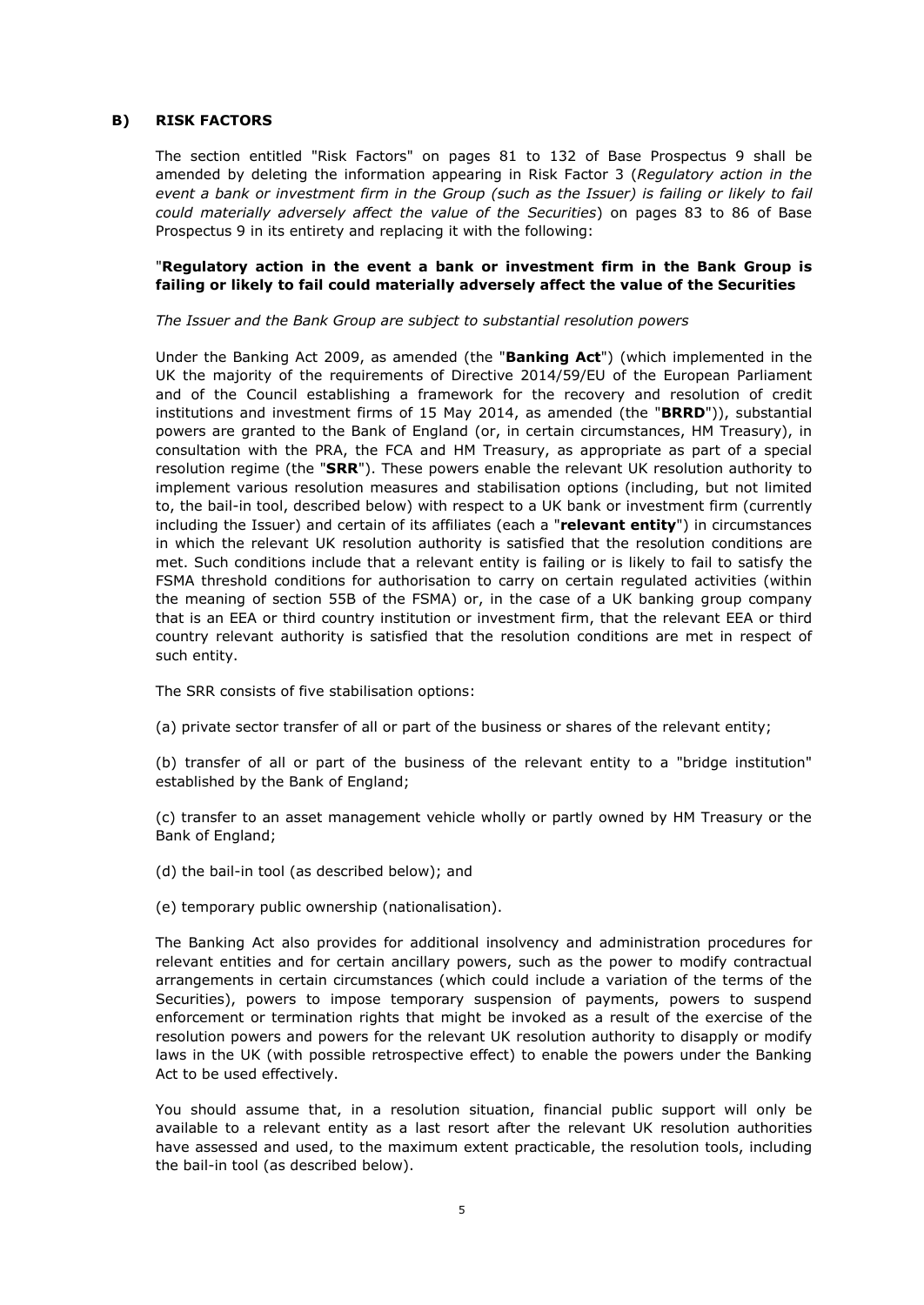The exercise of any resolution power or any suggestion of any such exercise could materially adversely affect the value of any Securities and could lead to you losing some or all of the value of your investment in the Securities.

## *Resolution powers triggered prior to insolvency may not be anticipated and you may have only limited rights to challenge them*

The resolution powers conferred by the SRR are intended to be used prior to the point at which any insolvency proceedings with respect to the relevant entity could have been initiated. The purpose of the resolution powers is to address the situation where all or part of a business of a relevant entity has encountered, or is likely to encounter, financial difficulties, giving rise to wider public interest concerns.

Although the Banking Act provides specific conditions to the exercise of any resolution powers and, furthermore, the European Banking Authority's guidelines published in May 2015 set out the objective elements for the resolution authorities to apply in determining whether an institution is failing or likely to fail, it is uncertain how the relevant UK resolution authority would assess such conditions in any particular pre-insolvency scenario affecting the Issuer and/or other members of the Bank Group and in deciding whether to exercise a resolution power.

The relevant UK resolution authority is also not required to provide any advance notice to you of its decision to exercise any resolution power. Therefore, you may not be able to anticipate a potential exercise of any such powers nor the potential effect of any exercise of such powers on the Issuer, the Bank Group and the Securities.

Furthermore, holders of the Securities may have only very limited rights to challenge and/or seek a suspension of any decision of the relevant UK resolution authority to exercise its resolution powers (including the bail-in tool) or to have that decision reviewed by a judicial or administrative process or otherwise.

### *The relevant UK resolution authority may exercise the bail-in tool in respect of the Issuer and the Securities, which may result in you losing some or all of your investment*

Where the relevant statutory conditions for use of the bail-in tool have been met, the relevant UK resolution authority would be expected to exercise these powers without your consent. Subject to certain exemptions set out in the Banking Act (including secured liabilities, bank deposits guaranteed under an EU member state's deposit guarantee scheme, liabilities arising by virtue of the holding of client money, liabilities to other non-group banks or investment firms that have an original maturity of fewer than seven days and certain other exceptions), it is intended that all liabilities of institutions and/or their EEA parent holding companies should be within scope of the bail-in tool.

The Banking Act specifies the order in which the bail-in tool should be applied, reflecting the hierarchy of capital instruments under the Capital Requirements Directive ("**CRD IV**") and otherwise respecting the hierarchy of claims in an ordinary insolvency. On 19 December 2018, Her Majesty's Treasury published the Banks and Building Societies (Priorities on Insolvency) Order 2018 (the "**2018 Order**"), which implements Directive (EU) 2017/2399 of the European Parliament and of the Council of 12 December 2017 (the "**Amendment Directive**") amending the BRRD as regards the ranking of unsecured debt instruments in the insolvency hierarchy. The Amendment Directive introduced a new layer in insolvency for ordinary, long-term, unsecured debt- instruments issued by credit institutions and financial institutions within their consolidation perimeter that are established within the EU. The 2018 Order splits a financial institution's non-preferential debts into classes and provides that ordinary non-preferential debts will rank ahead of secondary non-preferential debts and tertiary non-preferential debts (all as defined in the 2018 Order).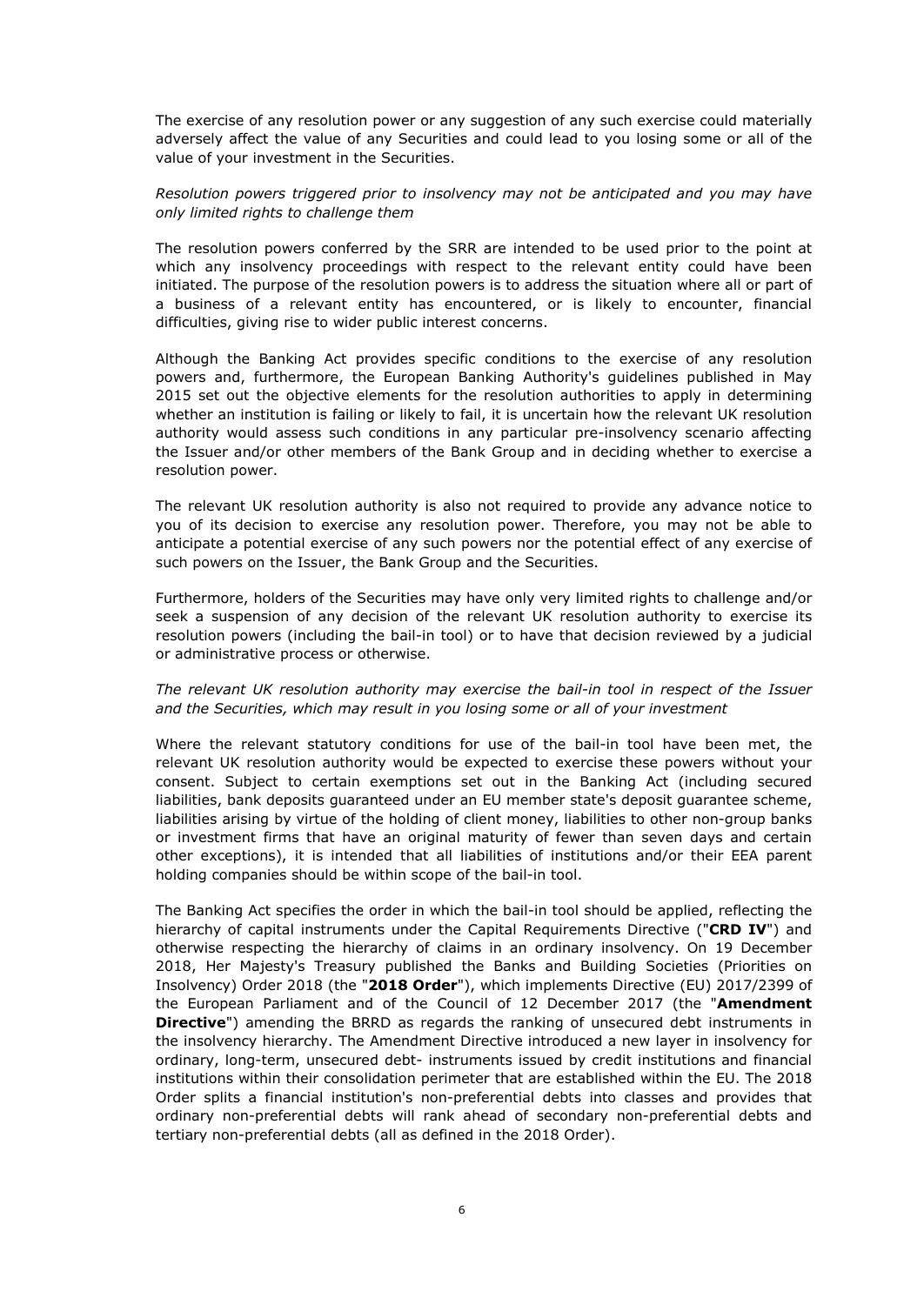The bail-in tool also contains an express safeguard (known as "**no creditor worse off**") with the aim that shareholders and creditors do not receive a less favourable treatment than they would have received in ordinary insolvency proceedings. However, even in circumstances where a claim for compensation is established under the "no creditor worse off" safeguard in accordance with a valuation performed after the resolution action has been taken, it is unlikely that such compensation would be equivalent to the full losses incurred by you in the resolution and there can be no assurance that you would recover such compensation promptly.

The bail-in tool may be exercised in respect of the Securities irrespective of whether the Securities count towards the Bank Group's Minimum Requirement for Own Funds and Eligible Liabilities ("**MREL**"), which is being implemented in the EU and the UK, will apply to EU and UK financial institutions and cover capital and debt instruments that are capable of being written-down or converted to equity in order to prevent a financial institution from failing in a crisis.

The exercise of the bail-in tool in respect of the Issuer and the Securities may result in the cancellation of all, or a portion, of the principal amount of, interest on, or any other amounts payable on, the Securities and/or the conversion of the Securities into shares or other Securities or other obligations of the Issuer or another person, or any other modification or variation to the terms of the Securities. Any such exercise or any suggestion of any such exercise could materially adversely affect your rights, the price or value of your investment in the Securities and/or the ability of the Issuer to satisfy its obligations under the Securities and could lead to you losing some or all of the value of your investment in such Securities.

*As insured deposits are excluded from the scope of the bail-in tool and other preferred deposits (and insured deposits) rank ahead of any Securities issued by the Issuer, such Securities would be more likely to be bailed-in than certain other unsubordinated liabilities of the Issuer (such as other preferred deposits)* 

As part of the reforms required by the BRRD, amendments have been made to relevant legislation in the UK (including the UK Insolvency Act 1986) to establish in the insolvency hierarchy a statutory preference (i) firstly, for deposits that are insured under the UK Financial Services Compensation Scheme ("**insured deposits**") to rank with existing preferred claims as 'ordinary' preferred claims and (ii) secondly, for all other deposits of individuals and micro, small and medium sized enterprises held in EEA or non-EEA branches of an EEA bank ("**other preferred deposits**"), to rank as 'secondary' preferred claims only after the 'ordinary' preferred claims. In addition, the UK implementation of the EU Deposit Guarantee Scheme Directive increased, from July 2015, the nature and quantum of insured deposits to cover a wide range of deposits, including corporate deposits (unless the depositor is a public sector body or financial institution) and some temporary high value deposits. The effect of these changes is to increase the size of the class of preferred creditors. All such preferred deposits will rank in the insolvency hierarchy ahead of all other unsecured senior creditors of the Issuer, including you as a holder of the Securities. Furthermore, insured deposits are excluded from the scope of the bail-in tool. As a result, if the bail-in tool were exercised by the relevant UK resolution authority, the Securities would be more likely to be bailed-in than certain other unsubordinated liabilities of the Issuer such as other preferred deposits.

### *Under the terms of the Securities, you have agreed to be bound by the exercise of any bailin power by the relevant UK resolution authority*

Notwithstanding any other agreements, arrangements, or understandings between the Issuer and you as a holder of the Securities, by acquiring the Securities, you as a holder of the Securities acknowledge, accept, agree to be bound by, and consent to the exercise of, any UK Bail-In power by the relevant UK resolution authority that may result in (i) the reduction or cancellation of all, or a portion, of the principal amount of, or interest on, the Securities; (ii) the conversion of all, or a portion, of the principal amount of, or interest on,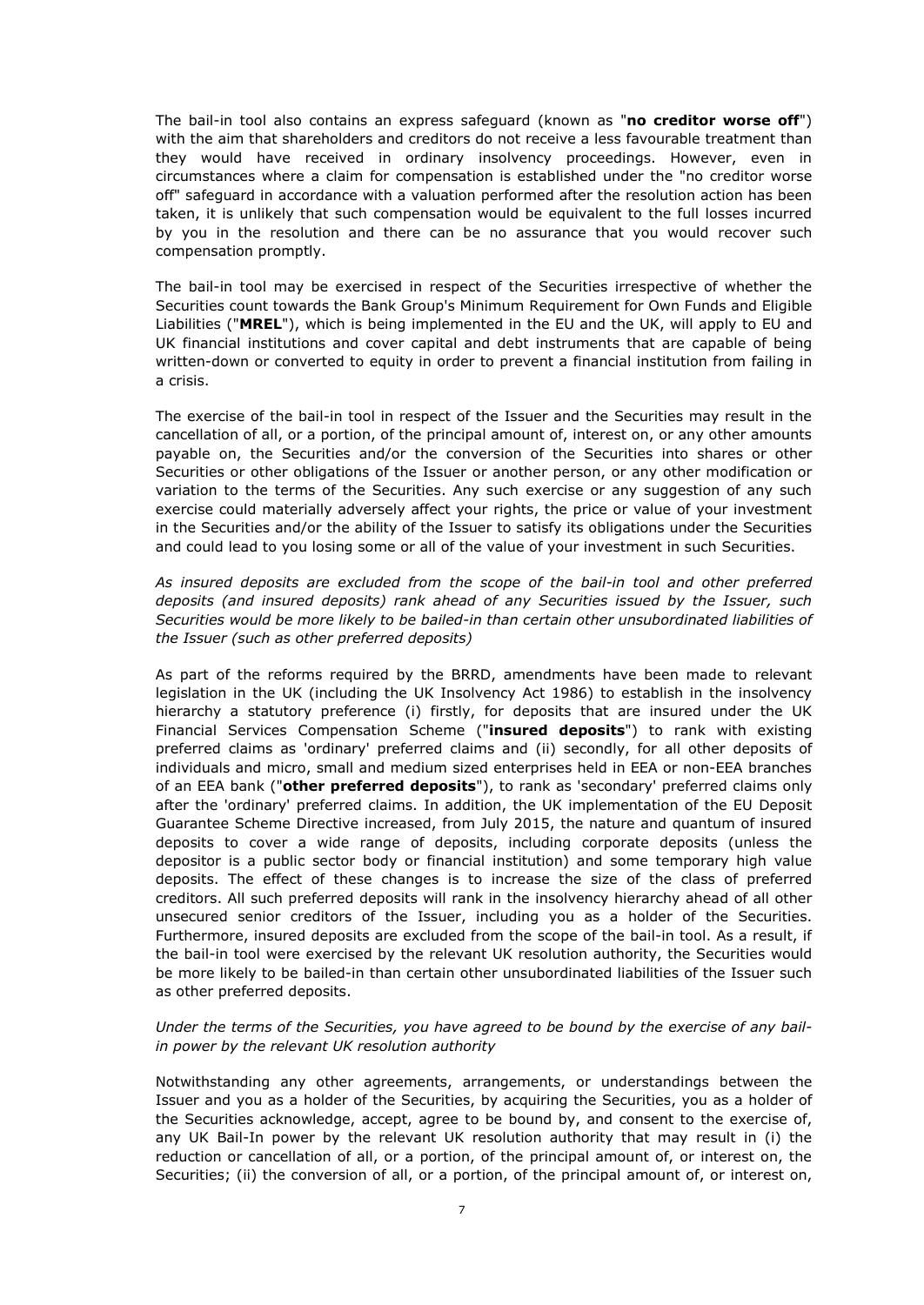the Securities into shares or other securities or other obligations of the Issuer or another person (and the issue to, or conferral on, the holder of the Securities of such shares, securities or obligations); and/or (iii) the amendment or alteration of the maturity of the Securities, or amendment of the amount of interest due on the Securities, or the dates on which interest becomes payable, including by suspending payment for a temporary period; which UK Bail-In power may be exercised by means of a variation of the terms of the Securities solely to give effect to the exercise by the relevant UK resolution authority of such UK Bail-In power. You as a holder of the Securities further acknowledge and agree that your rights as holder of the Securities are subject to, and will be varied, if necessary, solely to give effect to, the exercise of any UK Bail-In power by the relevant UK resolution authority.

Accordingly, any UK Bail-In power may be exercised in such a manner as to result in you and other holders of the Securities losing all or a part of the value of your investment in the Securities or receiving a different security from the Securities, which may be worth significantly less than the Securities and which may have significantly fewer protections than those typically afforded to debt securities. Moreover, the relevant UK resolution authority may exercise the UK Bail-In power without providing any advance notice to, or requiring the consent of, you as a holder of the Securities.

In addition, under the terms of the Securities, the exercise of the UK Bail-In power by the relevant UK resolution authority with respect to the Securities is not an Event of Default (as defined in the terms and conditions of the Securities). For more information, see the terms and conditions of the Securities."

# **C) INFORMATION INCORPORATED BY REFERENCE**

The section entitled "Information Incorporated by Reference" on pages 135 to 137 of Base Prospectus 9 shall be updated by:

- (i) adding the unaudited interim results announcement of the Issuer as filed with the United States Securities and Exchange Commission on Form 6-K on 1 August 2019 in respect of the six months ended 30 June 2019 ("**2019 Interim Results Announcement**") to the list of source documents in paragraph 1 (*Source documents*);
- (ii) adding the following page references in respect of the 2019 Interim Results Announcement to the cross-reference list in paragraph 2 (*Information incorporated by reference*):

### *From the 2019 Interim Results Announcement*

Whole document (including the exhibits thereto)

(iii) restating the page references in respect of the Registration Document in the crossreference list in paragraph 2 (*Information incorporated by reference*):

### *From the Registration Document*

Risk Factors (excluding the information under the heading "Reputation Risk - Regulatory action in the event a bank or investment firm in the Group is failing or likely to fail could materially adversely affect the value of the Securities") Pages 1 to 16 The Issuer, the Bank Group and the Group (excluding the information under the headings "Legal Proceedings" and "Directors") Page 19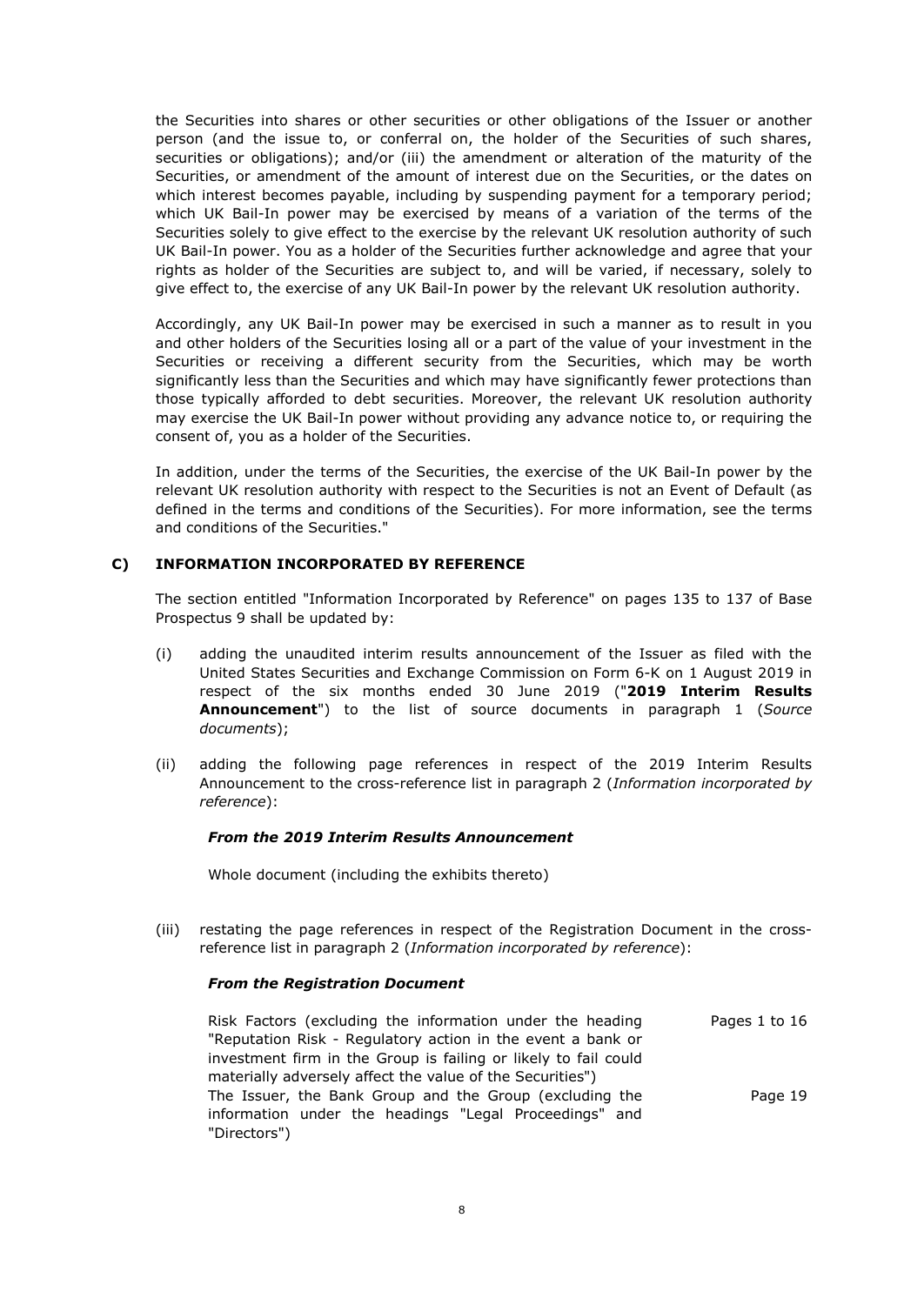#### **D) TERMS AND CONDITIONS OF THE SECURITIES**

The section entitled "Terms and Conditions of the Securities" on pages 138 to 430 of Base Prospectus 9 shall be updated by:

(i) deleting the words "(1)" and "and (2) a Short Downside Event has not occurred," from the first sentence of General Condition 12.24(b)(i) and restating the formula in each of General Conditions 12.24(b)(ii)(B)(2)(a), 12.24(b)(ii)(B)(2)(b), 12.24(b)(iii)(A) and 12.24(b)(iii)(B), such that General Condition 12.24(b) appearing on pages 291 and 292 should read as follows:

#### "(b) **Cash Settlement**

Provided that none of an Optional Early Settlement Event, a Nominal Call Event, an Automatic Settlement (Autocall) Event or any other redemption or purchase or cancellation of the Securities has occurred prior to the Scheduled Settlement Date, each Security will be redeemed by the Issuer by payment on the Scheduled Settlement Date of a cash amount in the Settlement Currency per Calculation Amount (the "**Final Cash Settlement Amount**") determined on the Final Valuation Date by the Determination Agent as follows:

- (i) if  $FP \geq$  SPP, then:
	- (A) if the Final Terms specifies 'Upside Cap' to be 'Not Applicable', then:

 $CA \times \{Protection Level + Max[UF, UP \times (FP - SPP)]\}$ 

(B) if the Final Terms specifies 'Upside Cap' to be 'Applicable', then:

 $CA \times \{Protection Level + Min(UC, Max[UF, UP \times (FP - SPP)])\}$ 

- (ii) if (1) FP < SPP, (2) the Final Terms specifies 'Knock-out Trigger Event' to be 'Applicable', and (3) a Short Downside Event has not occurred, then:
	- (A) if either:
		- (1) Knock-out Barrier Type is American and a Knock-out Trigger Event has occurred; or
		- (2) Knock-out Barrier Type is European and FP < Knock-out Barrier Percentage,

then:

#### CA × Protection Level

- (B) if either:
	- (1) Knock-out Barrier Type is American and a Knock-out Trigger Event has not occurred; or
	- (2) Knock-out Barrier Type is European and FP  $\geq$  Knock-out Barrier Percentage,

then:

(a) if the Final Terms specifies 'Downside Cap' to be 'Not Applicable', then:

 $CA \times \{Protection Level + Max[DF, DP \times (SPP - FP)]\}$ 

(b) if the Final Terms specifies 'Downside Cap' to be 'Applicable', then: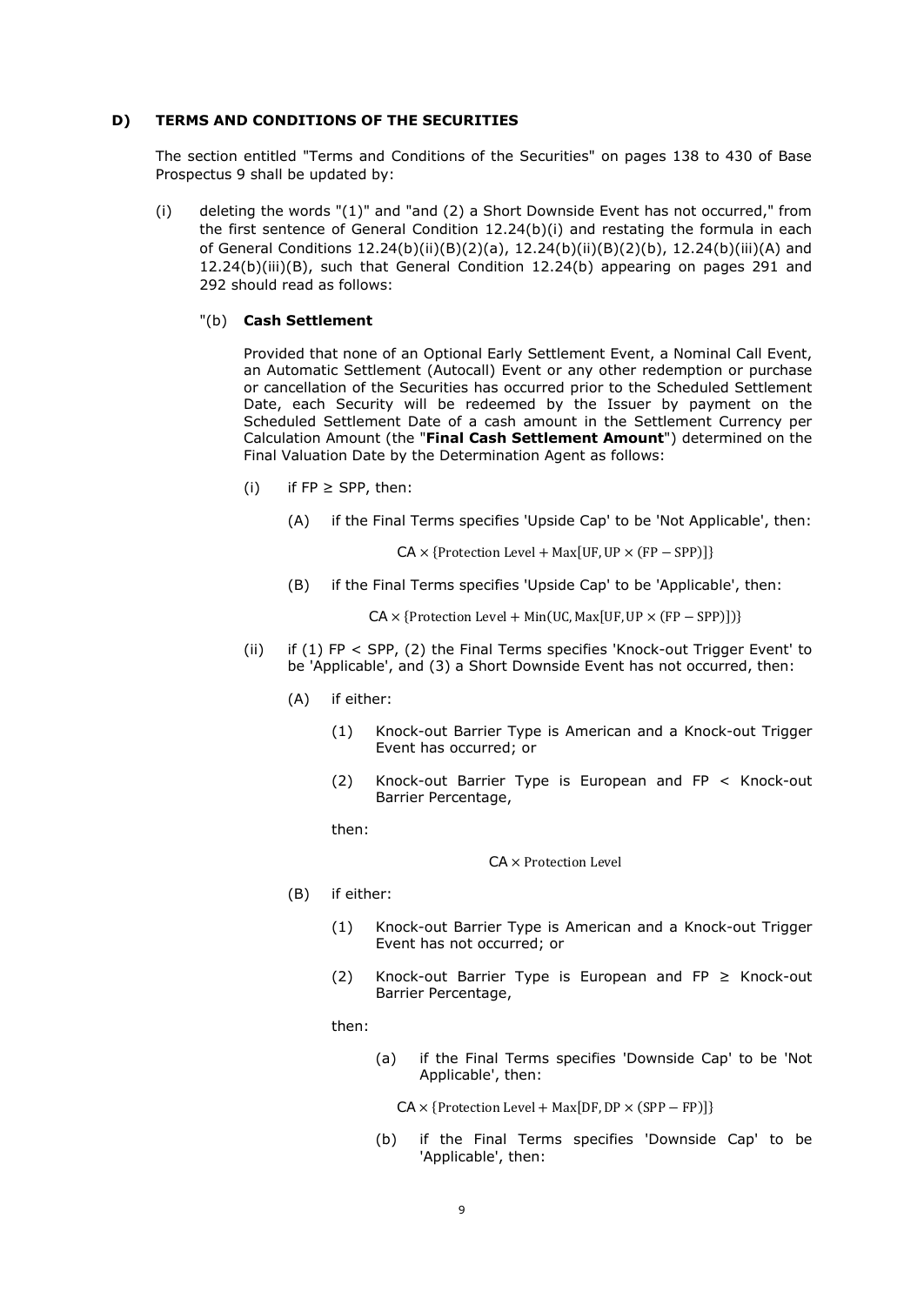$CA \times \{Protection Level + Min(DC, Max[DF, DP \times (SPP - FP)])\}$ 

- (iii) if (1) FP < SPP, (2) the Final Terms specifies 'Knock-out Trigger Event' to be 'Not Applicable', and (3) a Short Downside Event has not occurred, then:
	- (A) if the Final Terms specifies 'Downside Cap' to be 'Not Applicable', then:

 $CA \times \{Protection Level + Max[DF, DP \times (SPP - FP)]\}$ 

(B) if the Final Terms specifies 'Downside Cap' to be 'Applicable', then:

 $CA \times \{Protection Level + Min(DC, Max[DF, DP \times (SPP - FP)])\}$ 

- (iv) if the Final Terms specifies 'Short Downside' to be 'Applicable' and either:
	- (A) if the Final Terms specifies 'Knock-in Trigger Event' to be 'Applicable' and if FP < DSPP and if either:
		- (1) Knock-in Barrier Type is American and a Knock-in Trigger Event has occurred; or
		- (2) Knock-in Barrier Type is European and FP < Knock-in Barrier Percentage; or
	- (B) if the Final Terms specifies 'Knock-in Trigger Event' to be 'Not Applicable' and if FP < DSPP,

then (in such case, if the Final Terms specifies 'Short Downside' to be 'Applicable' and either paragraph (A) or (B) applies, a "**Short Downside Event**" shall be deemed to have occurred):

CA × Max{SDF, Protection Level − [SDP × (DSPP − FP)]}"

- (ii) deleting the words "if FP≥ SPP, then" from the first sentence of General Condition  $12.25(b)(i)$ , such that General Condition  $12.25(b)(i)$  appearing on page 296 should read as follows:
	- "(i) (A) if a Ladder Trigger Event has occurred and:
		- (1) if the Final Terms specifies 'Cap<sub>(Settlement)</sub>' to be 'Not Applicable', then:

CA × Max(FP − SPP, Ladder Payoff)

(2) if the Final Terms specifies 'Cap<sub>(Settlement)</sub>' to be 'Applicable', then:

CA × Min[Cap<sub>(Settlement)</sub>, Max(FP – SPP, Ladder Payoff)]

- (B) if a Ladder Trigger Event has not occurred and:
	- (1) if the Final Terms specifies 'Cap<sub>(Settlement)</sub>' to be 'Not Applicable', then:

 $CA \times Max(FP - SPP, 0\%)$ 

(2) if the Final Terms specifies 'Cap<sub>(Settlement)</sub>' to be 'Applicable', then:

CA × Min[Cap(Settlement), Max(FP − SPP, 0%)]"

(iii) inserting the word "reasonably" immediately before the words "determined by the Determination Agent" in the definition of "Disrupted Day" under General Condition 25.3 (*Related definitions*) on page 322, such that the revised definition reads: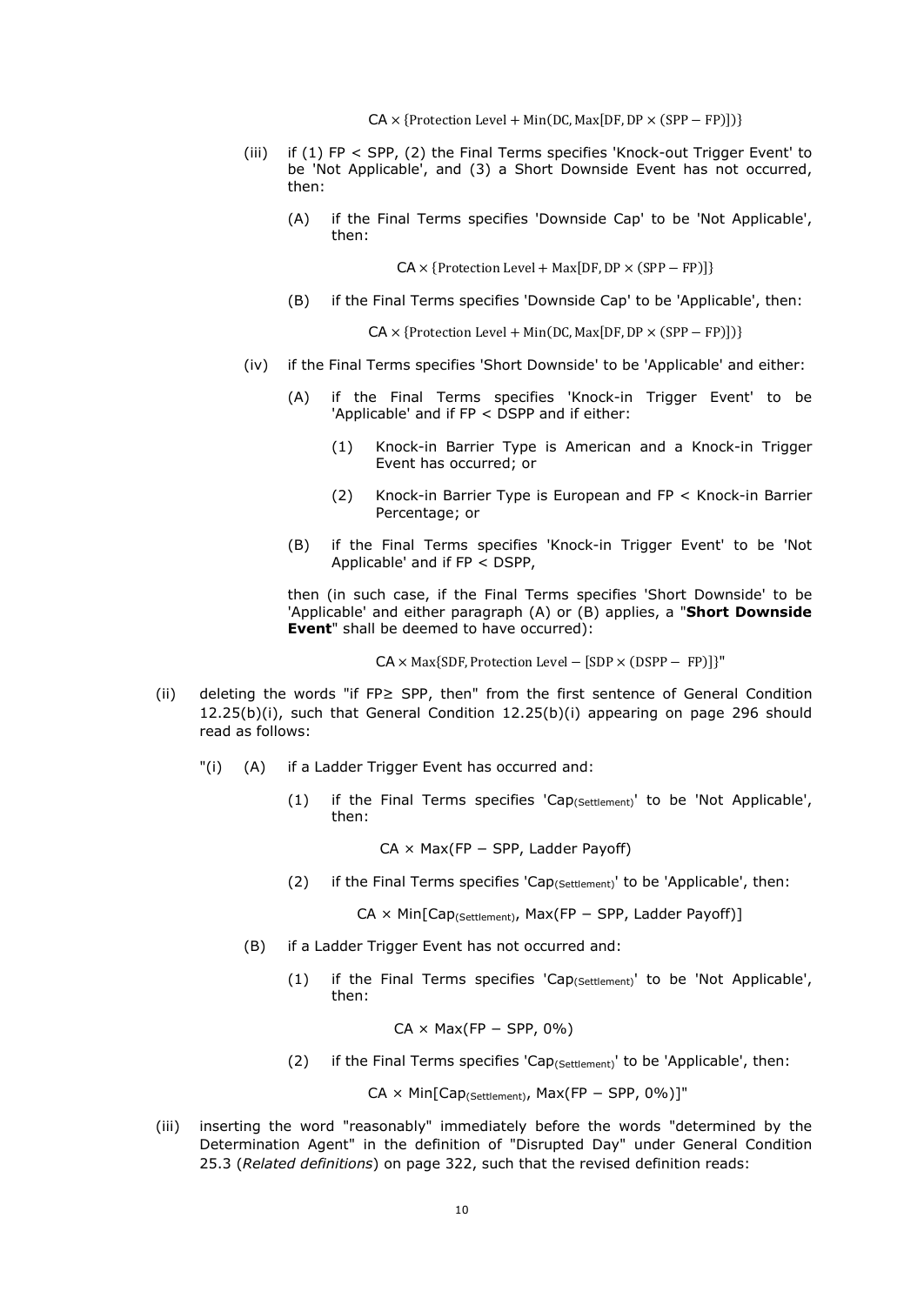""**Disrupted Day**" means, in respect of a Fund and a Scheduled Valuation Date<sub>(Reference Dealing Date)</sub>, a day which is a Business Day on which, as reasonably determined by the Determination Agent, a Market Disruption Event has occurred in respect of such Fund and Scheduled Valuation Date<sub>(Reference Dealing Date)</sub>."

(iv) inserting the words "in respect of Securities other than Belgian Securities," at the beginning of sub-paragraph (b) and inserting the words "which are not Belgian Securities" at the end of sub-paragraph (c) of the definition of "FX Disruption Event" under General Condition 30 (*Consequences of an FX Disruption Event*) on page 333, such that the revised definition reads:

"For the purposes of this General Condition 30, "**FX Disruption Event**" means:

- (a) the determination by the Determination Agent of the occurrence of any event on or prior to the relevant Payment Date or any other relevant date that has or would have the effect of preventing or delaying the Issuer directly or indirectly from:
	- (i) converting any applicable currency into the Specified Currency through customary legal channels;
	- (ii) converting any applicable currency into the Specified Currency at a rate at least as favourable as the rate for domestic institutions located in the Specified Jurisdiction;
	- (iii) delivering the Specified Currency from accounts inside the Specified Jurisdiction to accounts outside the Specified Jurisdiction; or
	- (iv) delivering the Specified Currency between accounts inside the Specified Jurisdiction or to a party that is a non-resident of the Specified Jurisdiction; or
- (b) in respect of Securities other than Belgian Securities, the Determination Agent determines that the government of the Specified Jurisdiction has given public notice of its intention to impose any capital controls which the Determination Agent determines are likely to materially affect the Issuer's ability to hedge its obligations with respect to the Securities or to unwind such hedge; or
- (c) the Determination Agent determines that an event impacting one or more of the applicable currencies has occurred, or for which there has been an official declaration, which is likely to materially disrupt or impair its ability to meet its obligations in the Specified Currency or, otherwise, clear or hedge the Securities which are not Belgian Securities."
- (v) inserting the following new definitions after the definition of "Interest Period End Date" and before the definition of "Interest Trigger Event Type" under General Condition 55.1 (*Definitions*) on page 388:

""**Interest Proceeds Receipt Date**" means the date on which a Hypothetical Investor would have received in full the proceeds of a redemption of Fund Shares (or, in the case of a Fund Basket, all Fund Shares in respect of each Fund) targeted to be effected on an Interest Valuation Date.

"**Interest Receipt Deadline**" means the Business Day falling a Specified Number of calendar days after an Interest Valuation Date, subject to adjustment in accordance with the Business Day Convention."

(vi) inserting the following new definition after the definition of "Intermediated Securities" and before the definition of "IP<sub>(I)</sub>" under General Condition 55.1 (*Definitions*) on page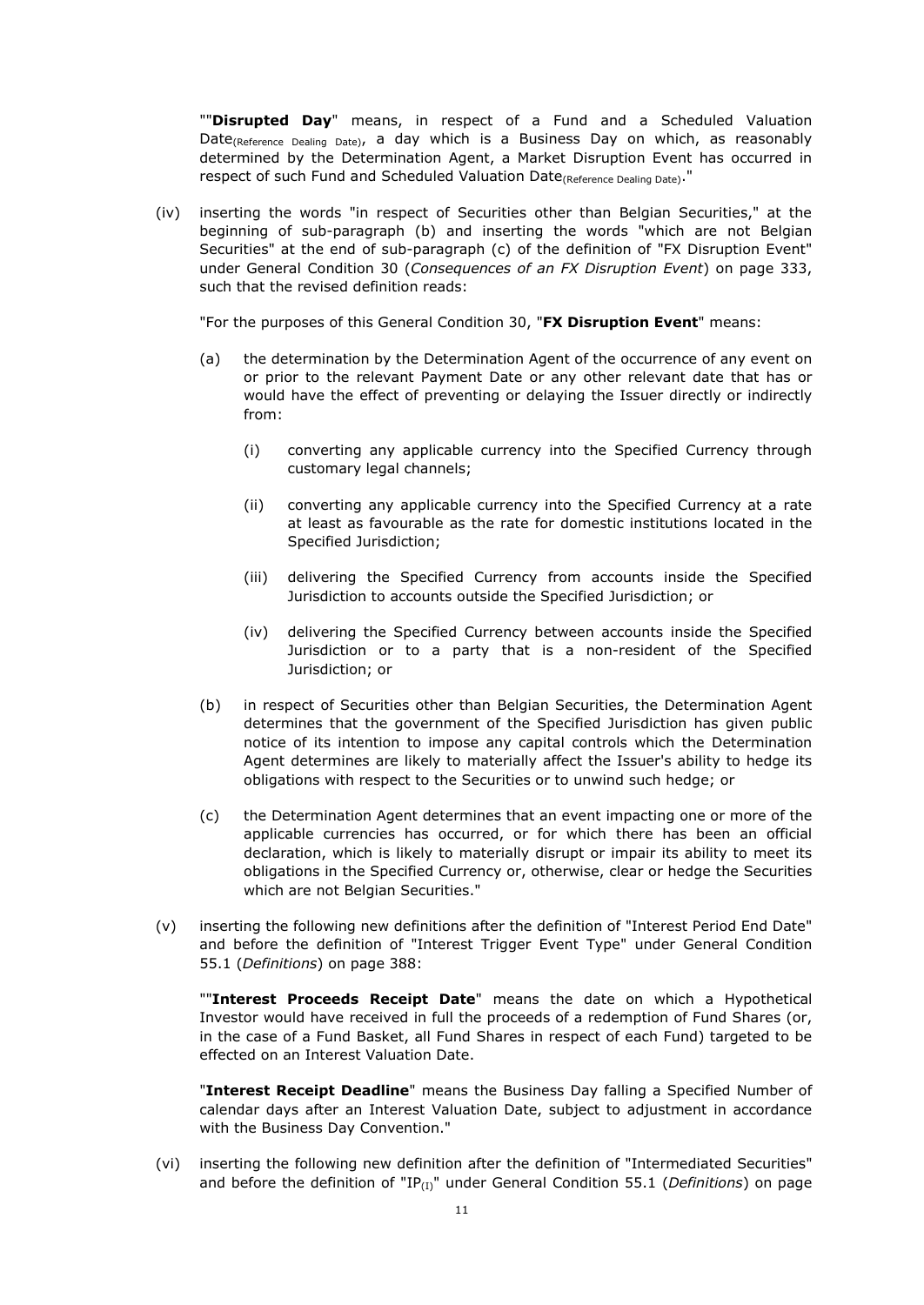389:

""**Investment Guidelines**" means the investment objectives, investment guidelines, investment policy, investment process, investment strategy or asset allocation methodology set out in the Fund Documents, or which are otherwise in effect on the Trade Date, in respect of a Fund."

## **E) GENERAL INFORMATION**

The section entitled "General Information" on pages 573 to 577 of Base Prospectus 9 shall be updated by:

(i) deleting the information set out under the sub-heading "Significant change statement" on page 573 of Base Prospectus 9 in its entirety and replacing it with the following:

"There has been no significant change in the financial or trading position of the Issuer or the Bank Group since 30 June 2019."

(ii) inserting a new sub-paragraph entitled "Recent Developments" immediately below the sub-heading "Significant change statement" on page 573 of Base Prospectus 9 as follows:

# "**Recent Developments**

### *Interim Financial Information*

Based on the Bank Group's unaudited financial information for the six months ended 30 June 2019, the Bank Group had total assets of £969,266 million, total net loans and advances of £144,664 million, total deposits of £215,125 million, and total equity of £52,610 million (including non-controlling interests of £0 million). The profit before tax of the Bank Group for the six months ended 30 June 2019 was £1,725 million (30) June 2018: £725 million) after credit impairment charges and other provisions of £510 million (30 June 2018: £156 million). The financial information in this paragraph is extracted from the unaudited condensed consolidated interim financial statements of the Issuer for the six months ended 30 June 2019.

### *Legal Proceedings*

For a description of the governmental, legal or arbitration proceedings that the Issuer and the Bank Group face, see Note 9 (*Provisions*) and Note 15 (*Legal, competition and regulatory matters*) to the condensed consolidated interim financial statements of the Issuer as set out on page 34 and pages 37 to 44, respectively, of the 2019 Interim Results Announcement.

#### *Directors*

The Directors of the Issuer, each of whose business address is 1 Churchill Place, London E14 5HP, United Kingdom, their functions in relation to the Issuer and their principal outside activities (if any) of significance to the Issuer are as follows:

| <b>Name</b>   | <b>Function(s)</b> within<br>the Issuer           | <b>Principal outside activities</b>                                                                                                  |
|---------------|---------------------------------------------------|--------------------------------------------------------------------------------------------------------------------------------------|
| Nigel Higgins | Non-Executive<br>Director and Interim<br>Chairman | Barclays PLC (Chairman and Non-<br>Executive Director); Sadler's Wells<br>(Chairman); Tetra Laval Group (Non-<br>Executive Director) |
| James Staley  | Chief Executive Officer                           | <b>Barclays</b><br>PLC<br>(Chief<br>Executive<br>Officer); Institute of International                                                |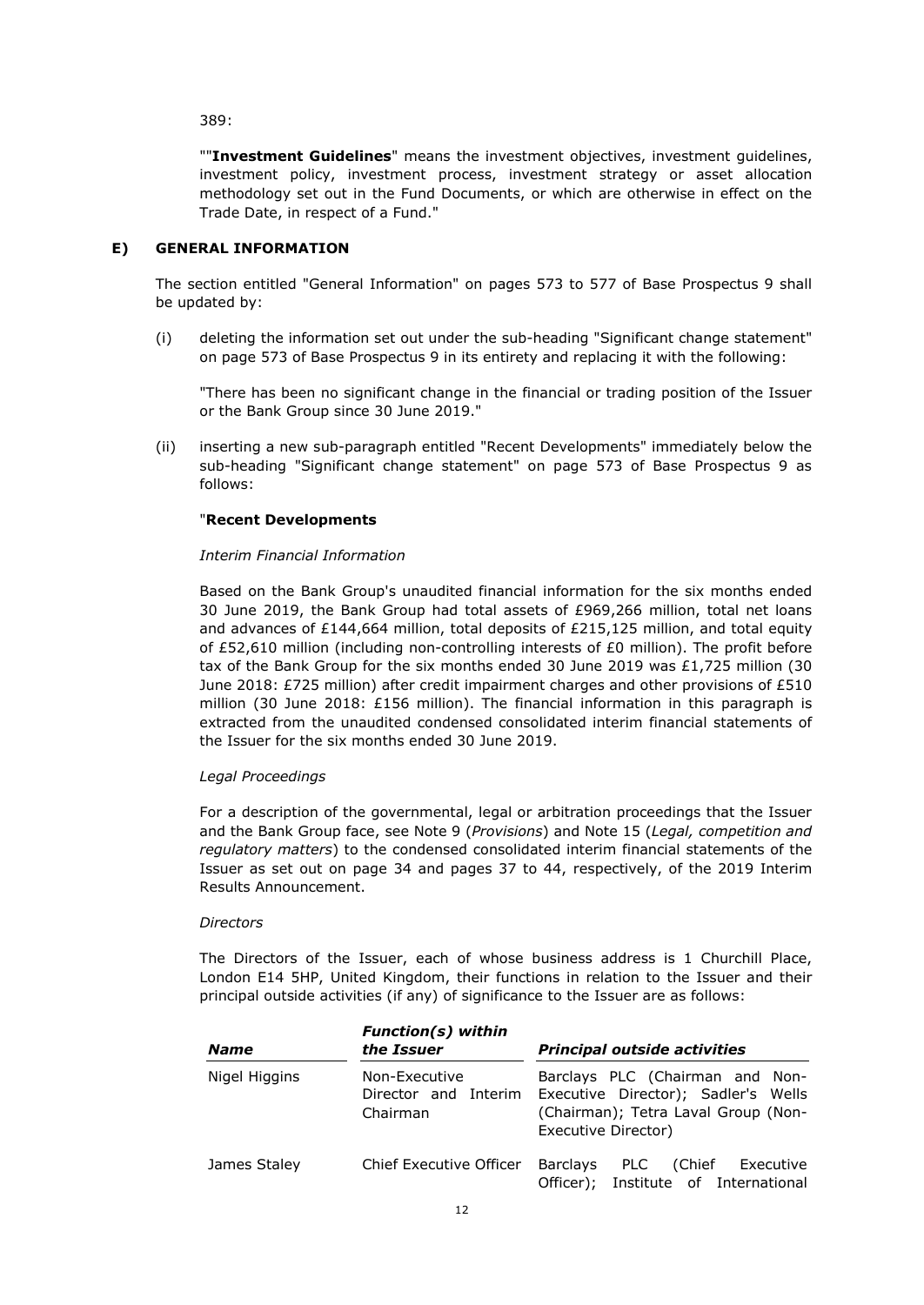| <b>Name</b>                | <b>Function(s)</b> within<br>the Issuer | <b>Principal outside activities</b>                                                                                                                                                                                                                           |
|----------------------------|-----------------------------------------|---------------------------------------------------------------------------------------------------------------------------------------------------------------------------------------------------------------------------------------------------------------|
|                            |                                         | Finance, Inc. (Board Member); Bank<br>Policy Institute (Board Member)                                                                                                                                                                                         |
| Steven Ewart               | Chief Financial Officer                 |                                                                                                                                                                                                                                                               |
| Peter Bernard              | Non-Executive<br>Director               | Barclays US LLC (Chairman and Non-<br>Executive Director); Bowdoin College<br>Windrose<br><b>Advisors</b><br>(Trustee);<br>(Advisor);<br>Massachusetts<br>Audubon<br>Society (Director)                                                                       |
| Helen Keelan               | Non-Executive<br>Director               | Barclays Bank Ireland PLC (Chairman<br>Non-Executive<br>Director);<br>and<br>Barclays Capital Securities Ltd (Non-<br>Executive Director); PM Group Ltd<br>(Director)                                                                                         |
| Maria Ritcher              | Non-Executive<br>Director               | Bessemer Trust<br>(Director);<br>Rexel<br>Group (Director); Anglo Gold Ashanti<br>(Director)                                                                                                                                                                  |
| Jeremy Scott               | Non-Executive<br>Director               | The<br>Sasakawa<br>Great<br><b>Britain</b><br>Foundation (Trustee)                                                                                                                                                                                            |
| Alex Thursby               | Non-Executive<br>Director               | Rank Group PLC (Director); Janheg<br>(Director);<br>Investments PTE Ltd<br>Janheg Carribean Ltd (Director); Eden<br>Rivers Trust (Trustee); Motive Labs<br>Operations (Advisory Board Member);<br>Giggleswick<br>School<br>(Board<br>οf<br>Governors' Member) |
| Hélène Vletter-van<br>Dort | Non-Executive<br>Director               | Intertrust N.V (Chair of supervisory<br>Board); NN Group N.V (Director);<br>of<br>School<br>Financial<br>Law<br>and<br>Rotterdam<br>(Professor);<br>Governance<br>N.V<br>Koninklijke<br>Brill<br>Protective<br>Foundation (Chair)                             |

Nigel Higgins joined the Issuer's Board as a Non-Executive Director with effect from 1 March 2019 and was appointed as the Interim Chairman of the Issuer from 1 March 2019, subject to relevant approvals.

No potential conflicts of interest exist between any duties to the Issuer of the Directors listed above and their private interests or other duties."

(iii) deleting the information set out under the sub-heading "Legal Proceedings" on page 573 of Base Prospectus 9 in its entirety and replacing it with the following:

"Save as disclosed under Note 9 (*Provisions*) and Note 15 (*Legal, competition and regulatory matters*) to the condensed consolidated interim financial statements of the Issuer on page 34 and pages 37 to 44, respectively, of the 2019 Interim Results Announcement, there are no governmental, legal or arbitration proceedings (including any such proceedings which are pending or threatened of which the Issuer is aware),